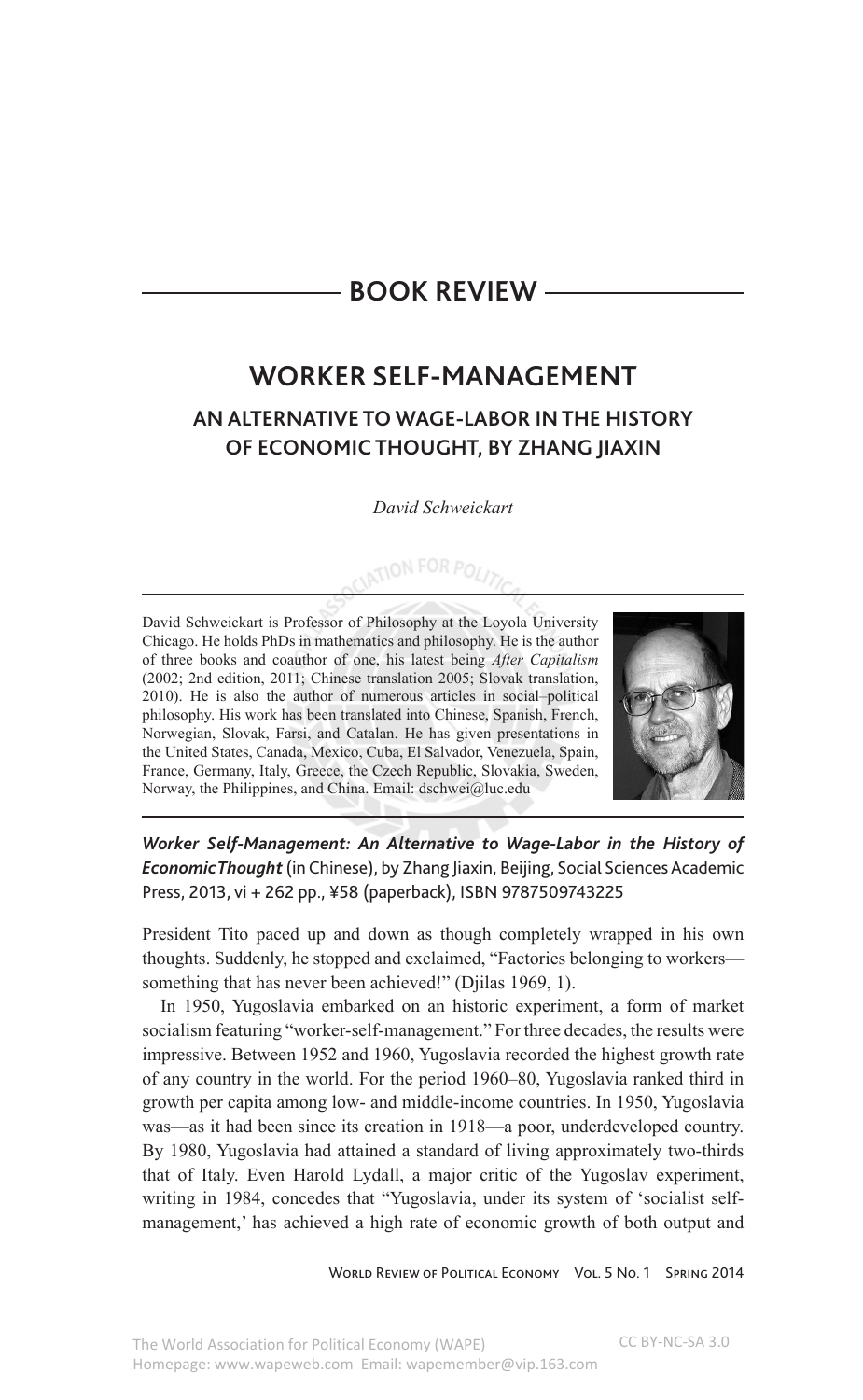consumption. The average standard of living has changed all out of recognition in the past thirty-five years" (Lydall 1984, 183).

Of course, Tito was wrong about "factories belonging to workers" being something never having been achieved before—although never before had there been an attempt to make worker-self-management a core feature of an entire economy. As Zhang Jiaxin points out, the "Rochdale Pioneers" set up a worker-owned cooperative in 1844, seeing it as a prototype for a new form of economic organization. Marx himself, in his 1864 "Inaugural Address to the Working Men's International Association," praised "the cooperative factories raised by the unassisted efforts of a few bold hands, the value of which cannot be over-rated," for "they have shown that production on a large scale, in accord with the behests of modern science, may be carried on without the existence of a class of masters employing a class of hands."

In 1956, another historic experiment began. In the town of Mondragon, in the Basque region of Spain, a Catholic priest, Don Jose Arizmendiarieta—the "Red priest," as he was called in local conservative circles—persuaded five of his former students, who had become professional engineers, and 18 other workers, to set up a cooperative factory to manufacture small cookers and stoves. In 1959, again at the priest's instigation, a cooperative bank was formed, with a mission to promote cooperatives in the region. By 1980, there were 70 cooperatives in the Mondragon group, engaging 15,000 worker-owners.

Academic interest in worker-self-management also began in the 1950s and developed rapidly throughout the next three decades. Real-world experiments were underway. Economic theory had to catch up. The first theoretical model of a worker-self-managed economy was published by Benjamin Ward in 1958. Controversies and refinements ensued, engaging, among others, the Nobel-laureate economist James Meade. These important debates and developments are explored in this volume.

But then came "the collapse of communism," first in Eastern Europe, then the Soviet Union, followed by the break-up of Yugoslavia (which, as even Lydall admits, had nothing to do with worker self-management). Prominent Western academics declared "the End of History"—the final triumph of liberal capitalism and representative, multi-party democracy. (China was seen to be, whatever its protestations to the contrary, an emerging *capitalist* country that would soon enough adopt a "normal" political system.) By the end of the 1990s, neoconservative intellectuals and politicians were confidently proclaiming "A New American Century." Interest in worker-self-management evaporated, at least in "respectable" circles.

But, less than a decade into this "New American Century" came something that respectable economists had thought impossible: a Great Recession, the worst

WRPE Produced and distributed by Pluto Journals www.plutojournals.com/wrpe/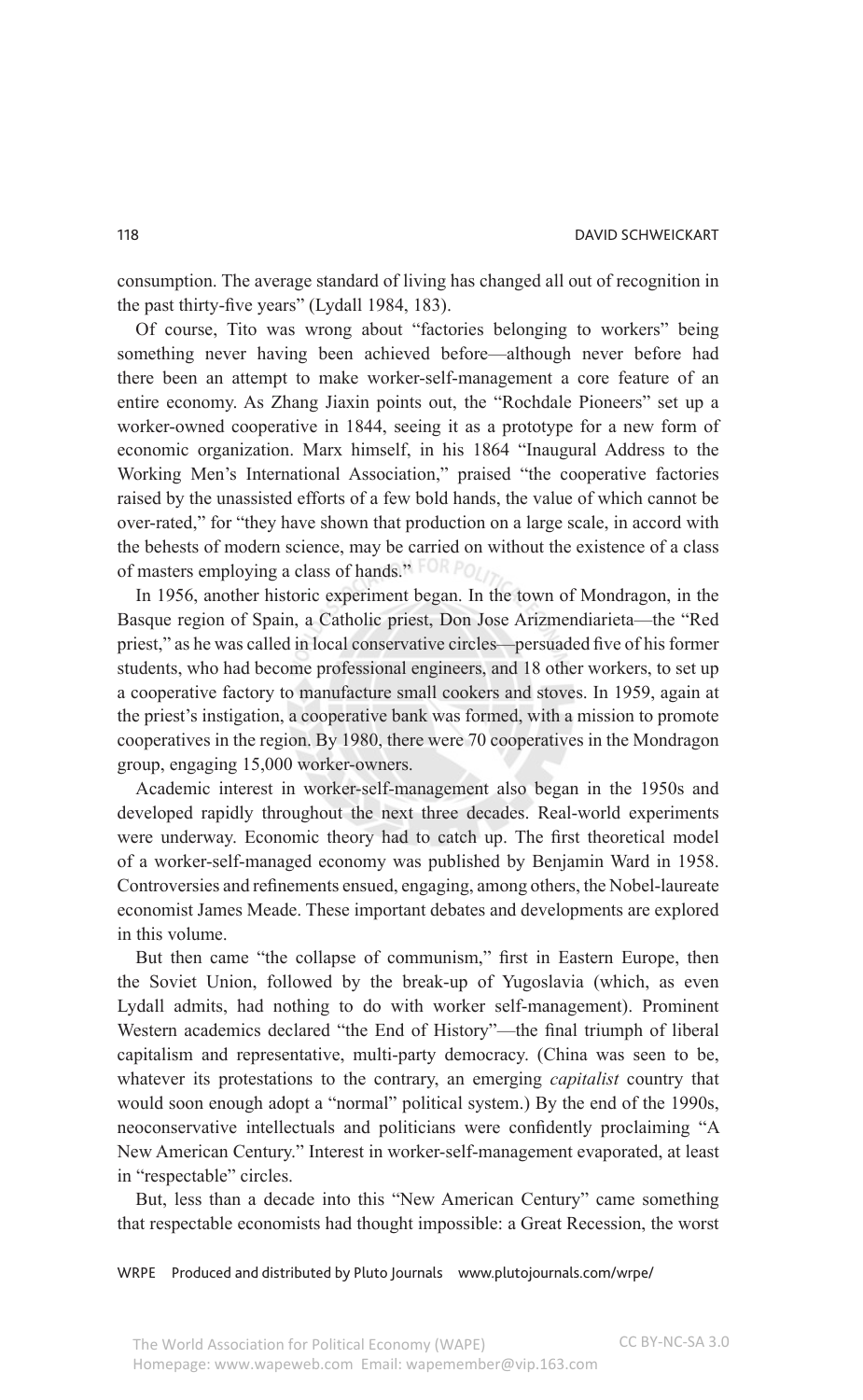## book review 119

economic crisis in the Western world since the Great Depression of the 1930s, first hitting the United States and now engulfing Europe—with no end in sight. And it has become clear that governing elites have no serious proposals for returning their economies to relatively full-employment prosperity. Political systems have become increasingly dysfunctional. Policy prescriptions (e.g., austerity for the masses, tax-cuts for the wealthy) are counter-productive. High-unemployment stagnation is set to become "the new normal."

At this historical juncture, attention is once more being paid to alterative economic institutions. Cooperatives in particular are being re-examined. In 2009, the United Nations General Assembly,

recognizing that cooperatives, in their various forms, promote the fullest possible participation in the economic and social development of all people . . . are becoming a major factor of economic and social development, and contribute to the elimination of poverty. (UN 2010)

proclaimed 2012 to be "the International Year of Cooperatives." Earlier that year, the International Labour Organization released a report on "The Resilience of the Cooperative Business Model in Times of Crisis." Also that year the United Steelworkers—the largest industrial labor union in North America—signed an agreement with the Mondragon Cooperative Corporation (MCC) to collaborate in setting up Mondragon-style cooperatives in manufacturing sectors in the United States and Canada. (In 1991, the Mondragon cooperatives, always linked via a central bank, formally consolidated into a cooperative corporation, with a governing council comprising representatives from the member cooperatives, each of which is also governed democratically. Member cooperatives are free to leave the corporation at any time.)

Yes, Mondragon is again attracting attention, for, unlike the Yugoslav experiment, this historic experiment did not collapse. Far from it. From 15,000 employees in 1980, the MCC grew to 20,000 in 1990, then to 40,000 in 2000. Today, it has a workforce of 83,000. MCC is the dominant economic power in the Basque region of Spain; it is currently Spain's seventh largest corporation in terms of sales, and its fourth largest in terms of employment. MCC includes a high-tech manufacturing sector, educational centers (among them Mondragon University), highly sophisticated research and development centers, and the third-largest retail food chain in Spain. MCC has also set up 77 businesses outside Spain.

Much attention is also being paid to cooperatives in Left Latin America: Venezuela is actively promoting worker cooperatives, Argentina has legitimized many of the worker-run factories seized by workers during the economic collapse of 2001, and Cuba, just this year, has embarked on an experiment to extend

WORLD REVIEW OF POLITICAL ECONOMY VOL. 5 NO. 1 SPRING 2014